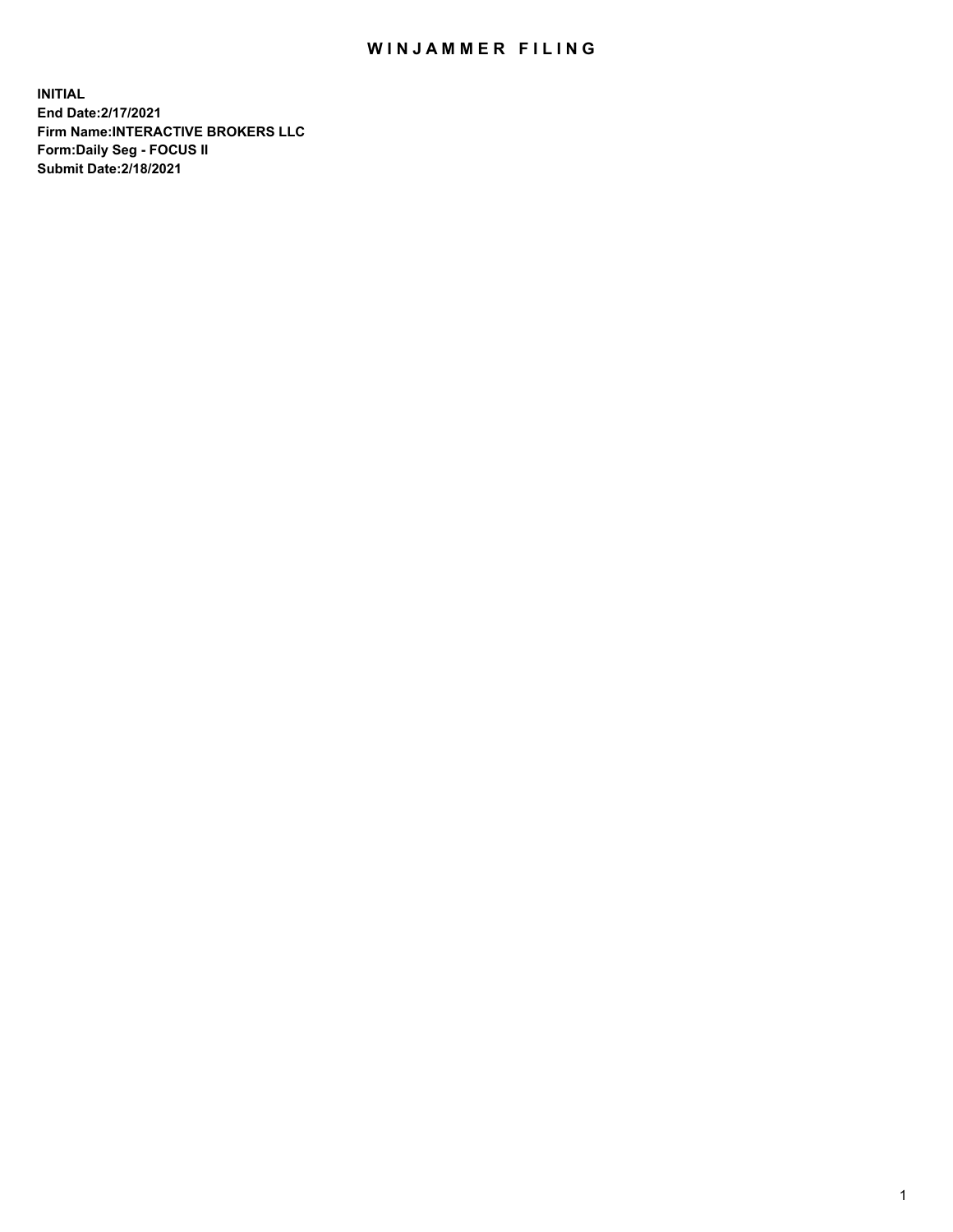**INITIAL End Date:2/17/2021 Firm Name:INTERACTIVE BROKERS LLC Form:Daily Seg - FOCUS II Submit Date:2/18/2021 Daily Segregation - Cover Page**

| Name of Company                                                                                                                                                                                                                                                                                                                | <b>INTERACTIVE BROKERS LLC</b>                                                   |  |
|--------------------------------------------------------------------------------------------------------------------------------------------------------------------------------------------------------------------------------------------------------------------------------------------------------------------------------|----------------------------------------------------------------------------------|--|
| <b>Contact Name</b>                                                                                                                                                                                                                                                                                                            | James Menicucci                                                                  |  |
| <b>Contact Phone Number</b>                                                                                                                                                                                                                                                                                                    | 203-618-8085                                                                     |  |
| <b>Contact Email Address</b>                                                                                                                                                                                                                                                                                                   | jmenicucci@interactivebrokers.c<br>om                                            |  |
| FCM's Customer Segregated Funds Residual Interest Target (choose one):<br>a. Minimum dollar amount: ; or<br>b. Minimum percentage of customer segregated funds required:% ; or<br>c. Dollar amount range between: and; or<br>d. Percentage range of customer segregated funds required between:% and%.                         | <u>0</u><br>$\overline{\mathbf{0}}$<br>155,000,000 245,000,000<br>0 <sub>0</sub> |  |
| FCM's Customer Secured Amount Funds Residual Interest Target (choose one):<br>a. Minimum dollar amount: ; or<br>b. Minimum percentage of customer secured funds required:% ; or<br>c. Dollar amount range between: and; or<br>d. Percentage range of customer secured funds required between:% and%.                           | <u>0</u><br>$\overline{\mathbf{0}}$<br>80,000,000 120,000,000<br>0 <sub>0</sub>  |  |
| FCM's Cleared Swaps Customer Collateral Residual Interest Target (choose one):<br>a. Minimum dollar amount: ; or<br>b. Minimum percentage of cleared swaps customer collateral required:% ; or<br>c. Dollar amount range between: and; or<br>d. Percentage range of cleared swaps customer collateral required between:% and%. | <u>0</u><br>$\underline{\mathbf{0}}$<br>0 <sub>0</sub><br>0 <sub>0</sub>         |  |

Attach supporting documents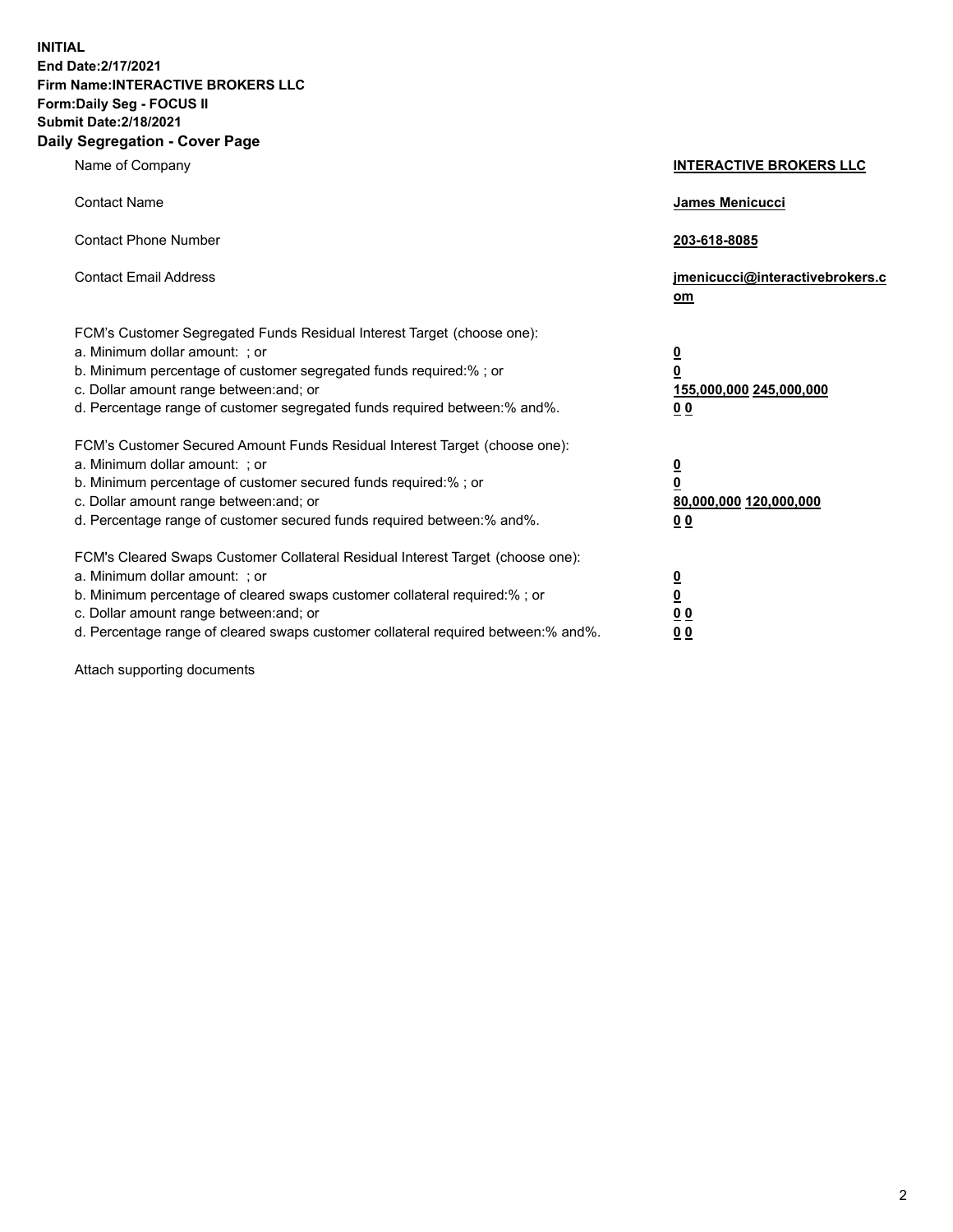**INITIAL End Date:2/17/2021 Firm Name:INTERACTIVE BROKERS LLC Form:Daily Seg - FOCUS II Submit Date:2/18/2021 Daily Segregation - Secured Amounts**

## Foreign Futures and Foreign Options Secured Amounts Amount required to be set aside pursuant to law, rule or regulation of a foreign government or a rule of a self-regulatory organization authorized thereunder **0** [7305] 1. Net ledger balance - Foreign Futures and Foreign Option Trading - All Customers A. Cash **492,965,805** [7315] B. Securities (at market) **0** [7317] 2. Net unrealized profit (loss) in open futures contracts traded on a foreign board of trade **21,188,222** [7325] 3. Exchange traded options a. Market value of open option contracts purchased on a foreign board of trade **112,322** [7335] b. Market value of open contracts granted (sold) on a foreign board of trade **-10,003** [7337] 4. Net equity (deficit) (add lines 1. 2. and 3.) **514,256,346** [7345] 5. Account liquidating to a deficit and account with a debit balances - gross amount **5,798** [7351] Less: amount offset by customer owned securities **0** [7352] **5,798** [7354] 6. Amount required to be set aside as the secured amount - Net Liquidating Equity Method (add lines 4 and 5) **514,262,144** [7355] 7. Greater of amount required to be set aside pursuant to foreign jurisdiction (above) or line 6. **514,262,144** [7360] FUNDS DEPOSITED IN SEPARATE REGULATION 30.7 ACCOUNTS 1. Cash in banks A. Banks located in the United States **45,221,767** [7500] B. Other banks qualified under Regulation 30.7 **0** [7520] **45,221,767** [7530] 2. Securities A. In safekeeping with banks located in the United States **324,996,750** [7540] B. In safekeeping with other banks qualified under Regulation 30.7 **0** [7560] **324,996,750** [7570] 3. Equities with registered futures commission merchants A. Cash **0** [7580] B. Securities **0** [7590] C. Unrealized gain (loss) on open futures contracts **0** [7600] D. Value of long option contracts **0** [7610] E. Value of short option contracts **0** [7615] **0** [7620] 4. Amounts held by clearing organizations of foreign boards of trade A. Cash **0** [7640] B. Securities **0** [7650] C. Amount due to (from) clearing organization - daily variation **0** [7660] D. Value of long option contracts **0** [7670] E. Value of short option contracts **0** [7675] **0** [7680] 5. Amounts held by members of foreign boards of trade A. Cash **253,071,819** [7700] B. Securities **0** [7710] C. Unrealized gain (loss) on open futures contracts **12,545,039** [7720] D. Value of long option contracts **112,322** [7730] E. Value of short option contracts **-10,003** [7735] **265,719,177** [7740] 6. Amounts with other depositories designated by a foreign board of trade **0** [7760] 7. Segregated funds on hand **0** [7765] 8. Total funds in separate section 30.7 accounts **635,937,694** [7770] 9. Excess (deficiency) Set Aside for Secured Amount (subtract line 7 Secured Statement Page 1 from Line 8) **121,675,550** [7380] 10. Management Target Amount for Excess funds in separate section 30.7 accounts **80,000,000** [7780] 11. Excess (deficiency) funds in separate 30.7 accounts over (under) Management Target **41,675,550** [7785]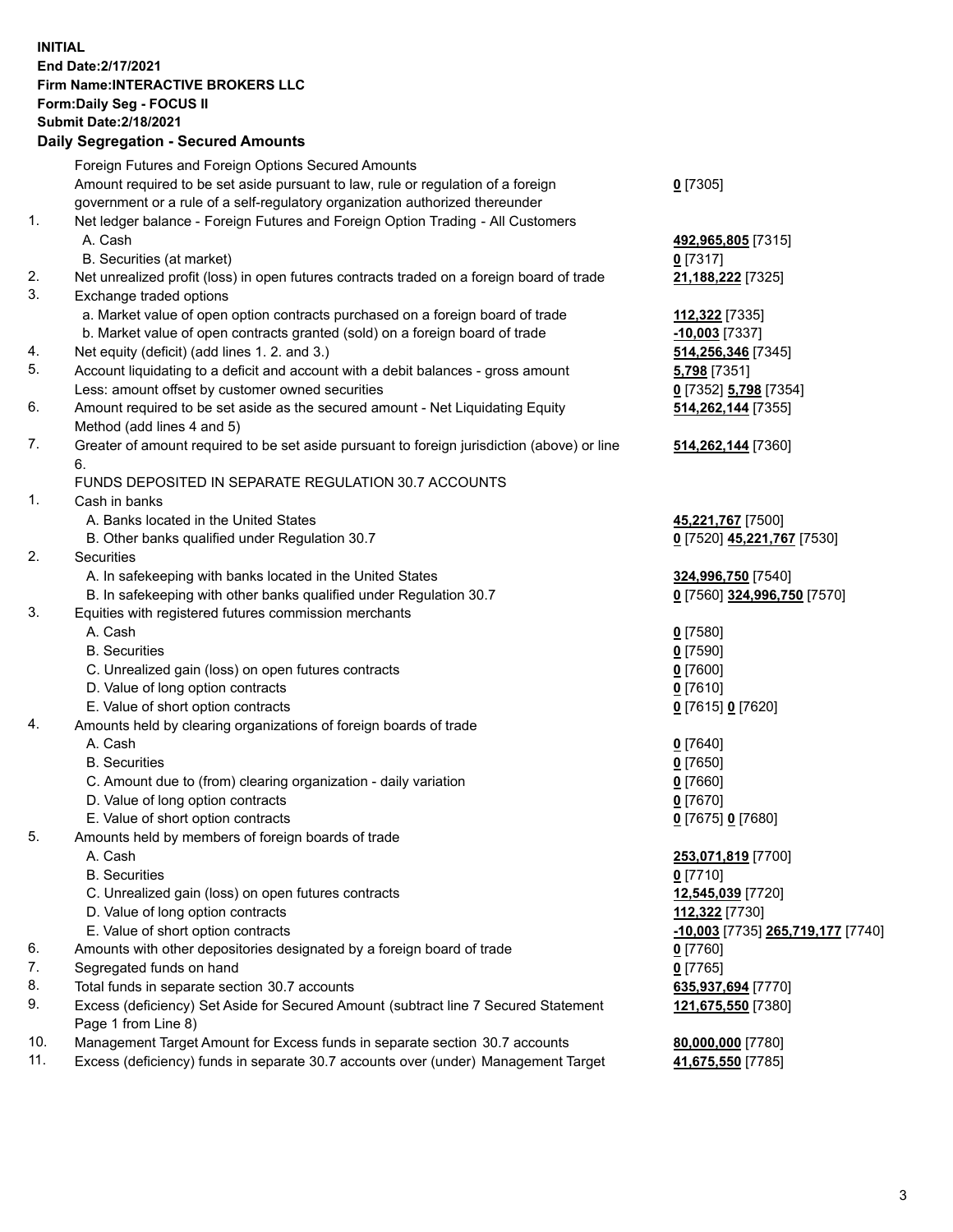**INITIAL End Date:2/17/2021 Firm Name:INTERACTIVE BROKERS LLC Form:Daily Seg - FOCUS II Submit Date:2/18/2021 Daily Segregation - Segregation Statement** SEGREGATION REQUIREMENTS(Section 4d(2) of the CEAct) 1. Net ledger balance A. Cash **5,704,969,600** [7010] B. Securities (at market) **0** [7020] 2. Net unrealized profit (loss) in open futures contracts traded on a contract market **373,812,082** [7030] 3. Exchange traded options A. Add market value of open option contracts purchased on a contract market **310,236,948** [7032] B. Deduct market value of open option contracts granted (sold) on a contract market **-259,660,945** [7033] 4. Net equity (deficit) (add lines 1, 2 and 3) **6,129,357,685** [7040] 5. Accounts liquidating to a deficit and accounts with debit balances - gross amount **3,240,171** [7045] Less: amount offset by customer securities **0** [7047] **3,240,171** [7050] 6. Amount required to be segregated (add lines 4 and 5) **6,132,597,856** [7060] FUNDS IN SEGREGATED ACCOUNTS 7. Deposited in segregated funds bank accounts A. Cash **1,952,781,377** [7070] B. Securities representing investments of customers' funds (at market) **1,909,459,225** [7080] C. Securities held for particular customers or option customers in lieu of cash (at market) **0** [7090] 8. Margins on deposit with derivatives clearing organizations of contract markets A. Cash **501,909,576** [7100] B. Securities representing investments of customers' funds (at market) **1,904,173,843** [7110] C. Securities held for particular customers or option customers in lieu of cash (at market) **0** [7120] 9. Net settlement from (to) derivatives clearing organizations of contract markets **17,056,263** [7130] 10. Exchange traded options A. Value of open long option contracts **309,973,777** [7132] B. Value of open short option contracts **-259,550,244** [7133] 11. Net equities with other FCMs A. Net liquidating equity **0** [7140] B. Securities representing investments of customers' funds (at market) **0** [7160] C. Securities held for particular customers or option customers in lieu of cash (at market) **0** [7170] 12. Segregated funds on hand **0** [7150] 13. Total amount in segregation (add lines 7 through 12) **6,335,803,817** [7180] 14. Excess (deficiency) funds in segregation (subtract line 6 from line 13) **203,205,961** [7190] 15. Management Target Amount for Excess funds in segregation **155,000,000** [7194] 16. Excess (deficiency) funds in segregation over (under) Management Target Amount **48,205,961** [7198]

Excess